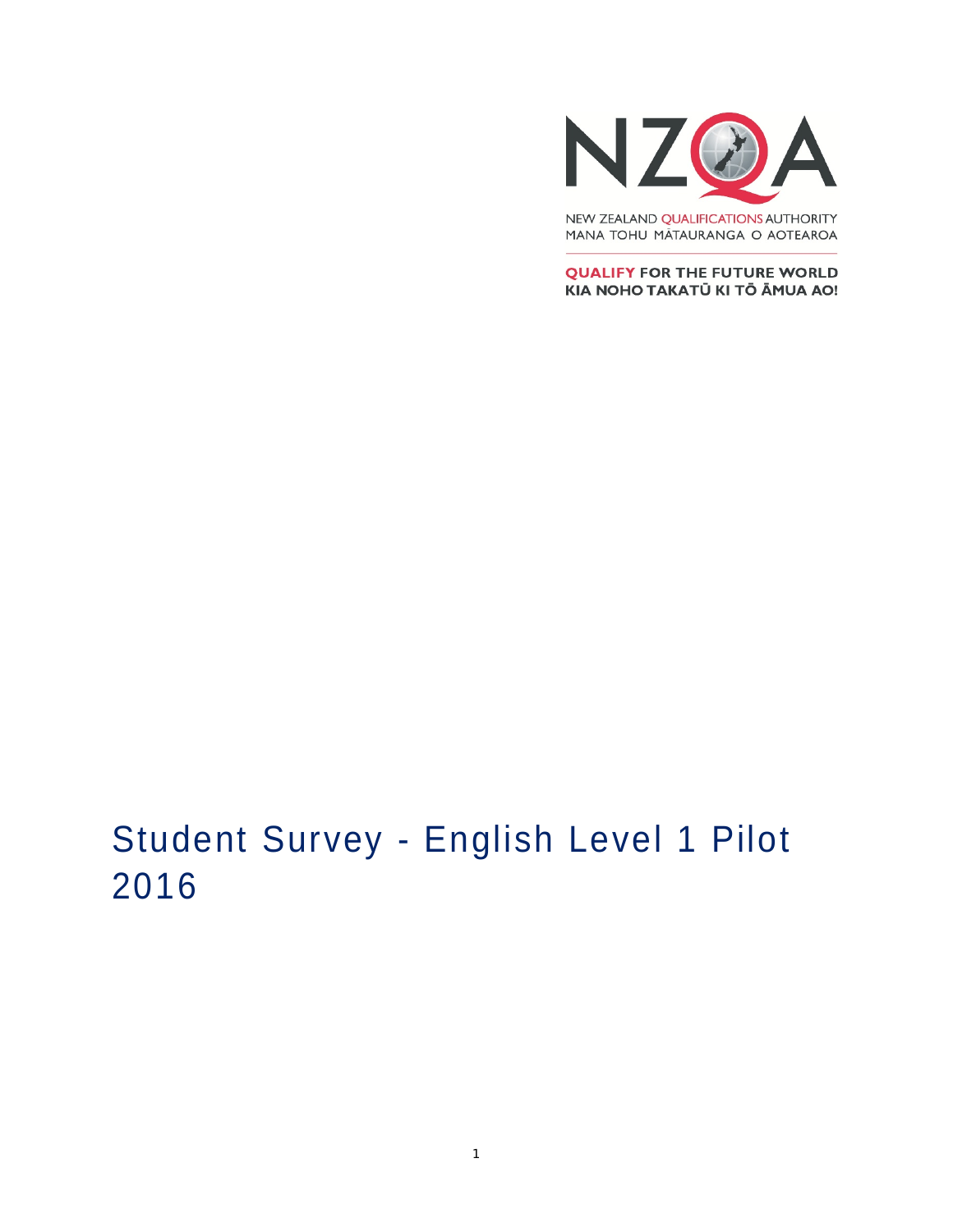## Student survey - English Level 1 Pilot 2016

### Information on the Survey and Participants

The student survey was designed to measure students' self-reported satisfaction and experience of the digital examinations, including establishing whether the students regularly use electronic devices at home and at school.

There were some technical issues experienced during the English Level 1 Digital Examination that were resolved by the time the Media and Classical Studies Level 1 Digital Examinations took place. Students who participated in the English Level 1 Pilot Examination were emailed the survey to complete as it was not made available to them at the end of the examination. Only 34 out of a possible 1393 (2.9%) responses were received. This not considered a representative enough number of respondents to draw any conclusions of students' experience of the English Digital Examination. Nonetheless the results for the closed ended questions have been compiled and are presented here.

Note that not all 34 respondents answered all the questions in the survey.

Appendix 1 contains a count of responses for each closed ended question. Appendix 2 is a full list of the survey questions.

#### **Main findings**

#### Overall satisfaction

24 of 27 respondents agreed or strongly agreed with the statement 'Overall I found doing this exam digitally was a positive experience'.

#### Exam preparation

18 of 32 respondents found the sample assessments very useful in preparing for the digital exam. Ten respondents reported not being aware of the existence of the sample assessments.

23 of 26 respondents disagreed or strongly disagreed with the statement 'I spent more time preparing for this digital exam than I would have if I had been doing it on paper'.

#### On the day

30 of 31 respondents reported they used their own device to complete their examination, and one respondent reported that they used a school provided device. 29 of 31 respondents reported they used a laptop. One respondent used a desktop and 1 respondent used a tablet.

21 of 34 respondents experienced network or device issues accessing or completing the digital examination.

27 of 29 respondents reported that they found it easy or very easy to navigate through the digital examination.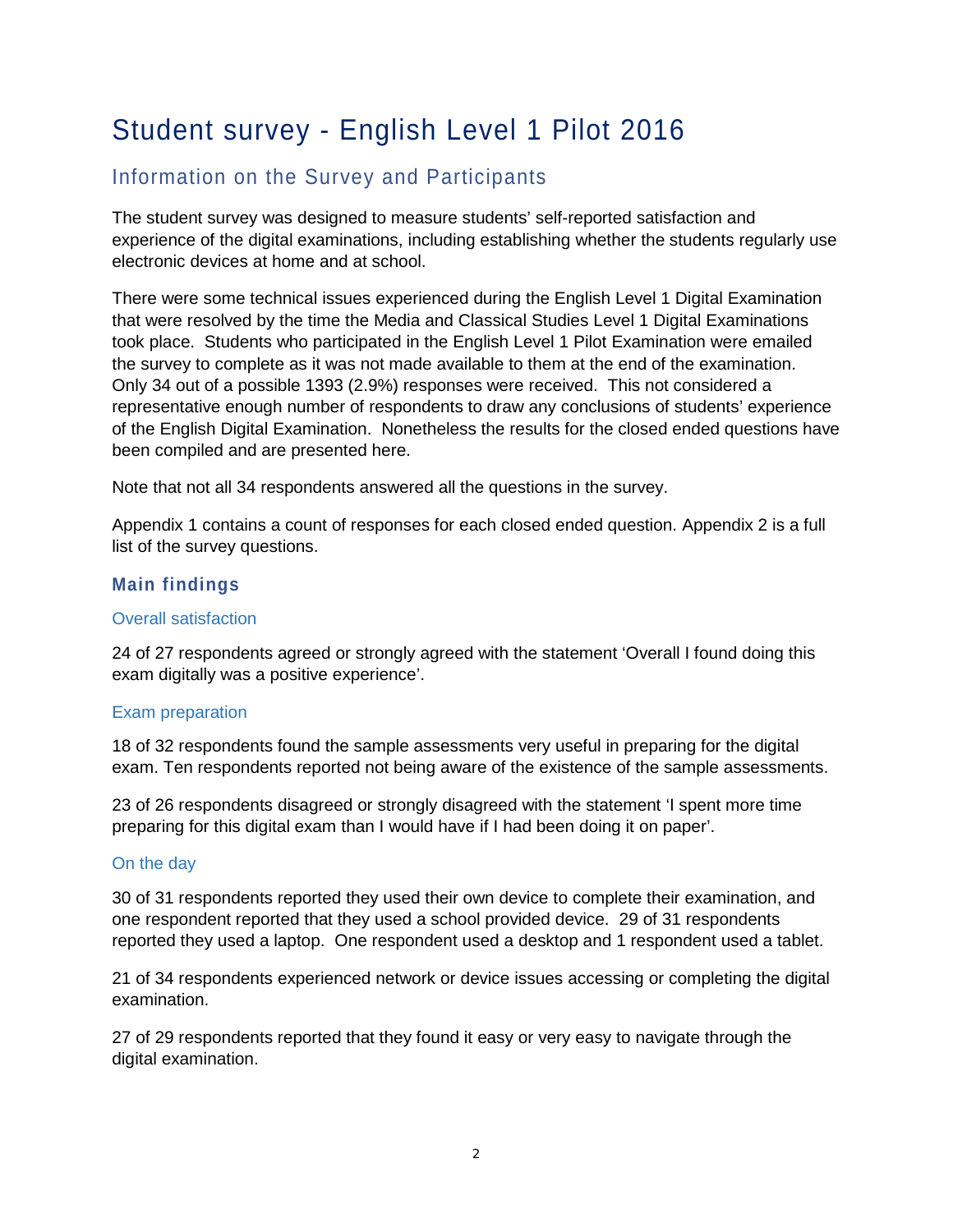24 of 29 respondents reported that they found it easy or very easy to enter their responses to the examination questions.

#### Digital technology at home

29 of the 30 respondents reported having more than one device at home. 20 of the 30 respondents reported having three different types of devices available at home.

#### Digital technology at school

24 of 30 respondents reported that digital technology is used in class to support their learning very often or quite often. No respondents reported that digital technology was never used in class.

28 of 30 respondents reported that digital technology is used for homework to support their learning very often or quite often. No respondents reported that digital technology was never used for homework.

20 of 30 respondents reported that digital technology is used in internal assessments to support their learning very often or quite often, 9 respondents reported it was used occasionally, and 1 respondent reported it was never used.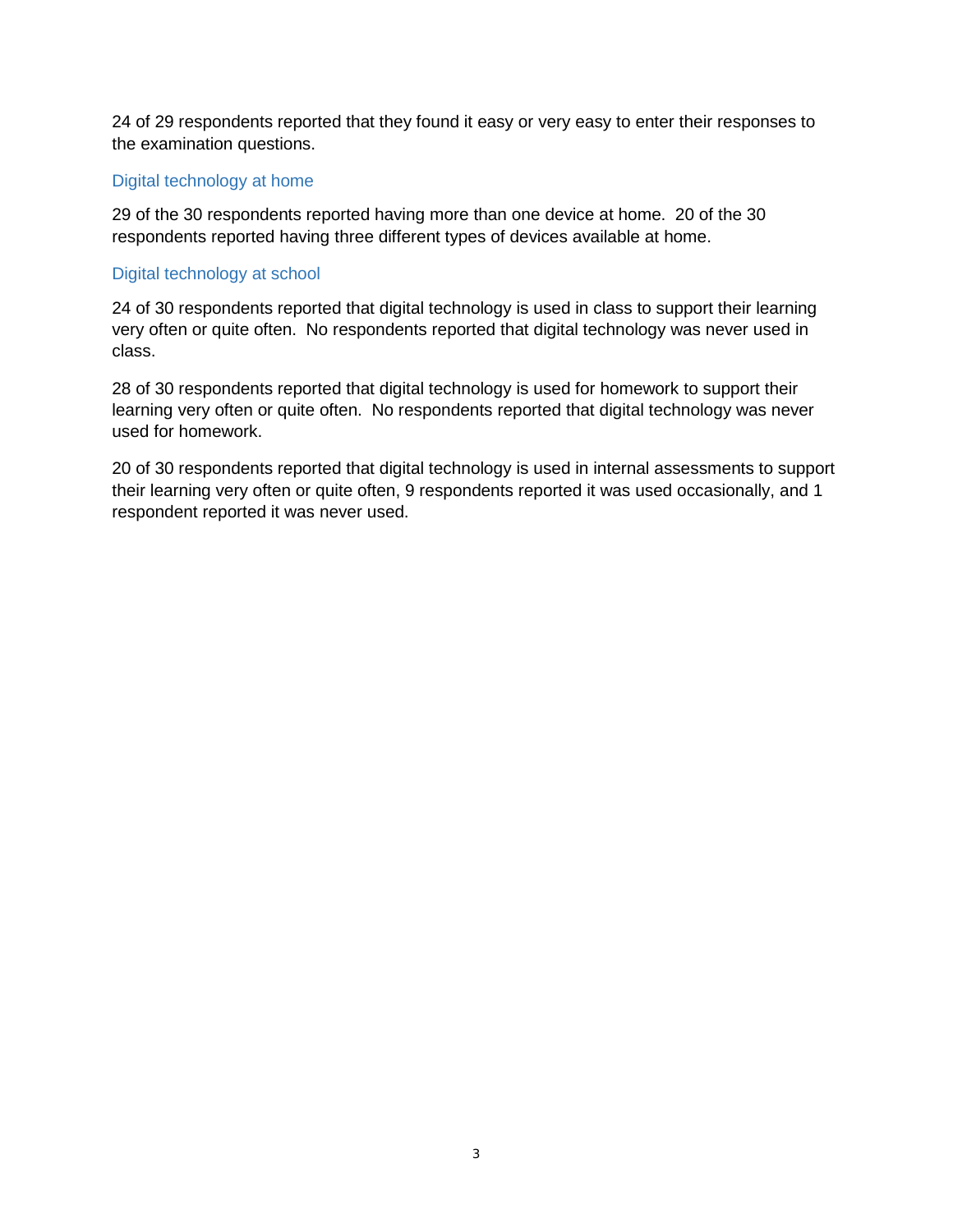#### **Appendix 1**

#### Summarised responses by question

Question 1. What device did you use to complete this digital exam?

|                                | Count | Percentage |
|--------------------------------|-------|------------|
| My own Laptop                  | 29    | 0.94       |
| My own Tablet                  | 1     | 0.03       |
| <b>School provided Desktop</b> | 1     | 0.03       |
| Total                          | 31    |            |

Question 2. Did you experience any network or device problems accessing or completing this digital exam?

|             | Count | Percentage |
|-------------|-------|------------|
| No problems | 13    | 0.38       |
| Yes         | 21    | 0.62       |
| total       | 34    |            |

Question 3. What devices do you have access to in your home? Select all that apply.

|                                                 | Count | Percentage |
|-------------------------------------------------|-------|------------|
| Laptop                                          | 1     | 0.03       |
| Laptop, Desktop computer                        | 1     | 0.03       |
| Laptop, Tablet                                  | 1     | 0.03       |
| Smartphone, Laptop                              | 7     | 0.23       |
| Smartphone, Laptop, Desktop computer            | 3     | 0.1        |
| Smartphone, Laptop, Desktop computer,<br>Tablet | 12    | 0.4        |
| Smartphone, Laptop, Tablet                      | 5     | 0.17       |
| Total                                           | 30    | 0.99       |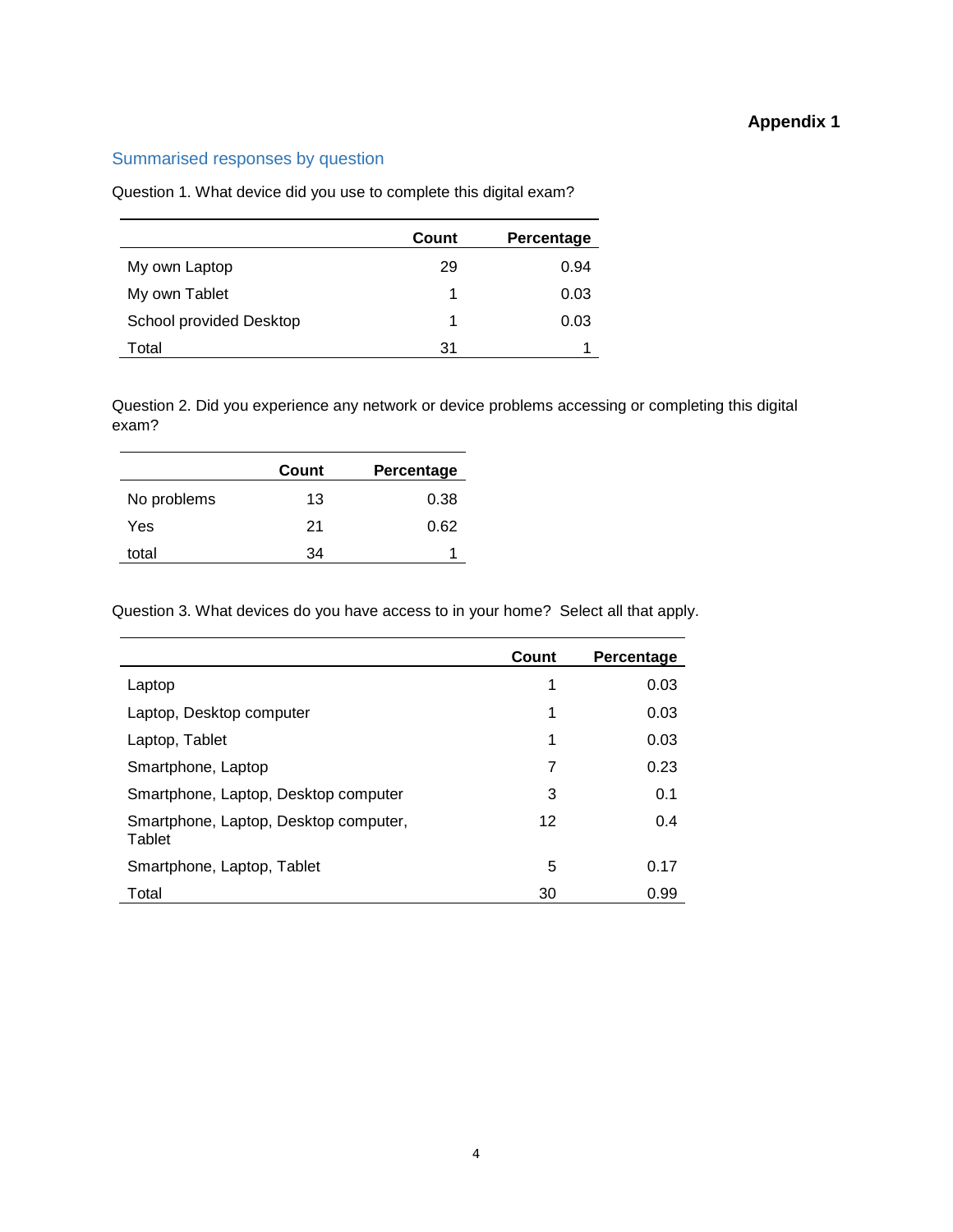|                            | Count | Percentage |
|----------------------------|-------|------------|
| Agree                      | 17    | 0.53       |
| Disagree                   | 4     | 0.12       |
| I didn't know they existed | 10    | 0.31       |
| Strongly agree             | 1     | 0.03       |
| Total                      | 32    | 0.99       |

Question 4. I found the sample assessments very useful in preparing me for the digital exam.

Question 5. How much is digital technology used for homework to support your learning?

|              | Count | Percentage |
|--------------|-------|------------|
| Very often   | 14    | 0.47       |
| Quite often  | 14    | 0.47       |
| Occasionally | 2     | 0.07       |
| Never        | O     | 0          |
| Total        | 30    | 1.01       |

Question 5. How much is digital technology used in class to support your learning?

|              | Count | Percentage |
|--------------|-------|------------|
| Very often   | 11    | 0.37       |
| Quite often  | 13    | 0.43       |
| Occasionally | 5     | 0.17       |
| Never        | 1     | 0.03       |
| Total        | 30    |            |

Question 5. How much is digital technology used in internal assessments to support your learning?

|              | Count | Percentage |
|--------------|-------|------------|
| Very often   | 13    | 0.43       |
| Quite often  | 7     | 0.23       |
| Occasionally | 9     | 0.3        |
| <b>Never</b> | 1     | 0.03       |
| Total        | 30    | 0.99       |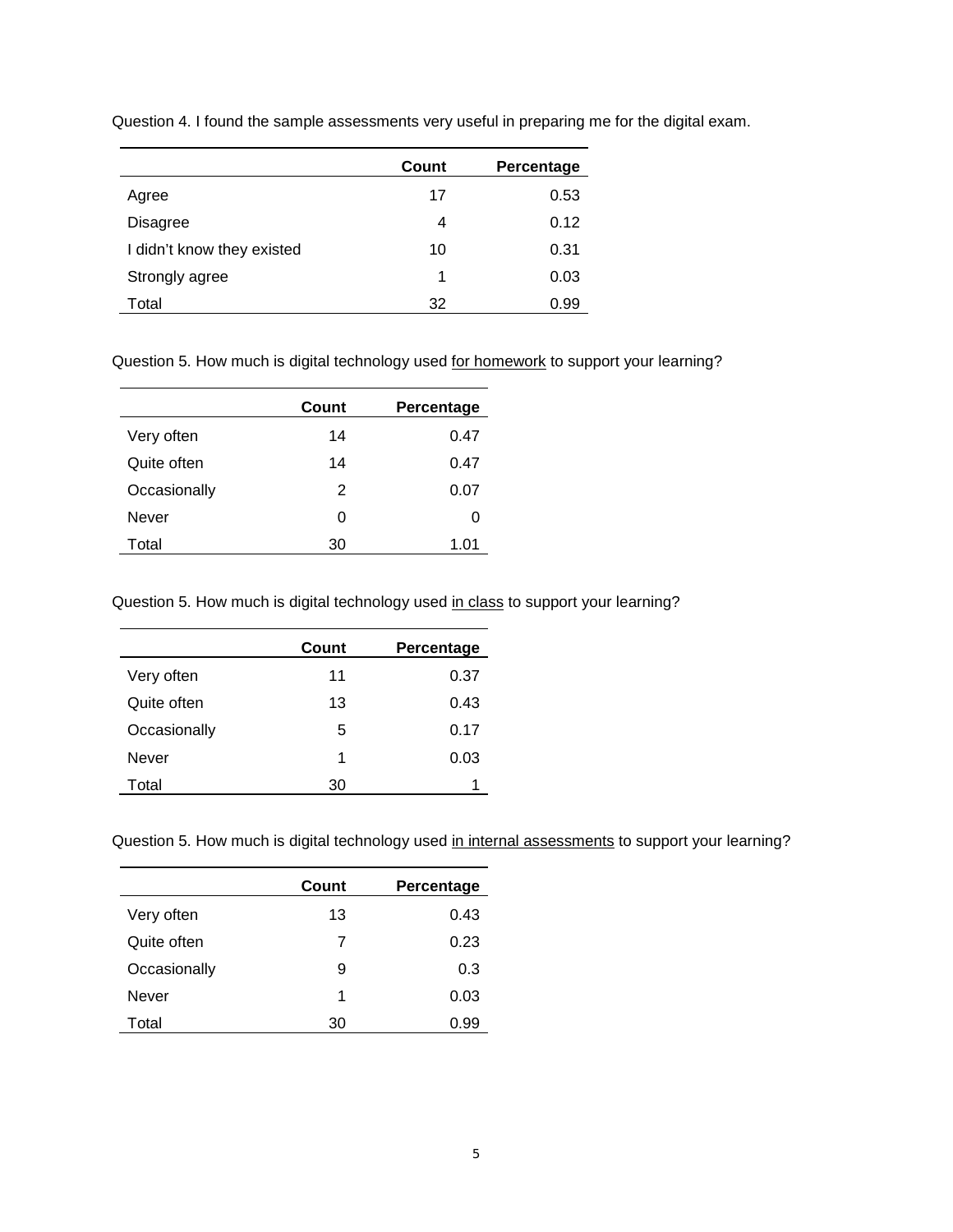| Question 8. How easy was it to navigate through the digital exam? |  |  |  |
|-------------------------------------------------------------------|--|--|--|
|                                                                   |  |  |  |

|                  | Count | Percentage |
|------------------|-------|------------|
| Very easy        | 6     | 0.21       |
| Easy             | 21    | 0.72       |
| <b>Difficult</b> | 1     | 0.03       |
| Very difficult   | 1     | 0.03       |
| Total            | 29    | 0.99       |

Question 9. How easy did you find entering your responses to the digital exam?

|                  | Count | Percentage |
|------------------|-------|------------|
| Very easy        | 10    | 0.34       |
| Easy             | 14    | 0.48       |
| <b>Difficult</b> | 4     | 0.14       |
| Very difficult   | 1     | 0.03       |
| Total            | 29    | 0.99       |

Question 10. Do you agree or disagree with the following statement "I spend more time preparing for this digital exam than I would have if I had been doing it on paper"?

|                   | Count | Percentage |
|-------------------|-------|------------|
| Strongly agree    | 0     | 0          |
| Agree             | 3     | 0.12       |
| Disagree          | 17    | 0.65       |
| Strongly disagree | 6     | 0.23       |
| Total             | 26    |            |

Question 11. Do you agree or disagree with the following statement "Overall I found doing this exam digitally was a positive experience"?

|                   | Count | Percentage |
|-------------------|-------|------------|
| Strongly agree    | 11    | 0.41       |
| Agree             | 13    | 0.48       |
| Disagree          | 2     | 0.07       |
| Strongly disagree | 1     | 0.04       |
| Total             | 27    | 1          |